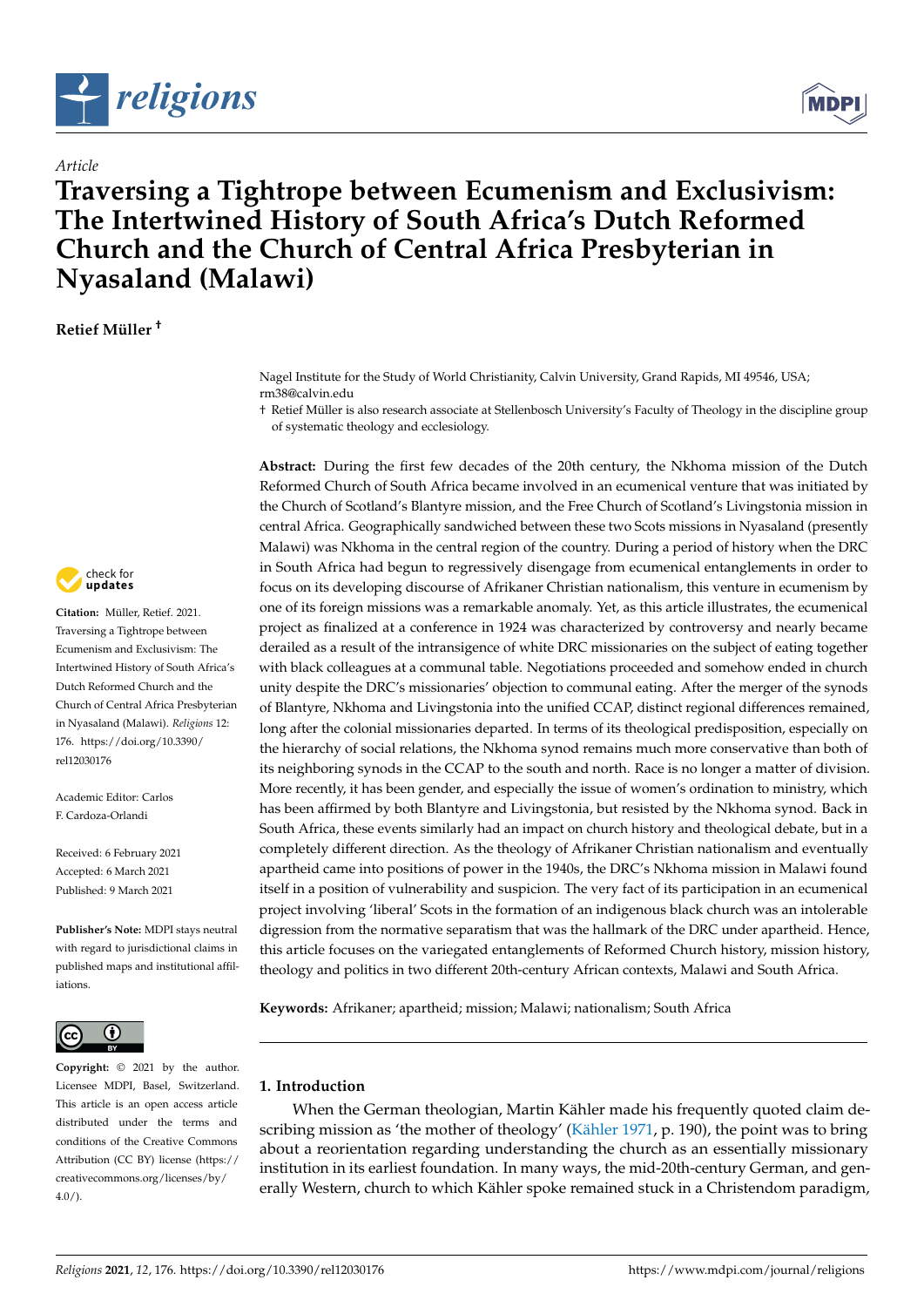where an unstated general assumption perhaps considered theology not so much as a 'supporting manifestation of the Christian mission' but as a luxury discourse of a self-confident religious enterprise [\(Kähler](#page-10-0) [1971,](#page-10-0) p. 189). Albeit for a somewhat different purpose than what Kähler had in mind, this article takes his assertion regarding the close, perhaps even symbiotic, relationship between mission and theology as a theoretical point of departure. With reference to a specific case study involving the history of Christianity in southern and central Africa, this article will seek to tease out some of the complexities that were involved in this relationship in the colonial and early apartheid era.

The complex interplay between mission, church history, theology and politics is well illustrated by the case of the Dutch Reformed Church (DRC) of South Africa and its missionary and ecumenical interactions in Nyasaland/Malawi. What makes this case particularly noteworthy is its role within the development of the ideology of apartheid in the early to mid-20th century. (This article is broadly based on themes emerging from my forthcoming book [\(Müller](#page-11-0) [Forthcoming\)](#page-11-0), *The Scots Afrikaners: identity politics and intertwined religious cultures in southern and central Africa* (Edinburgh University Press)) The focus in this article is particularly on the role of one specific Scottish immigrant family in these parts, who together with their influence sphere exercised an outsized role in terms of the mission and policies of the DRC.

A general thesis argued here is that mission coupled with ecumenism might serve to counteract harmful nationalist discourses, but when mission finds itself coupled with nationalism instead, then a theology of separateness or exclusivism is virtually the inevitable outcome. Focusing on this particular case study, this article would thus substantiate this special edition's central claim, which challenges the division between the history of Christianity, the history of Christian mission, and the history of theology. The special edition purports to argue instead for a constant conversation between these fields and in support of that, this article will give a historical example proceeding from an approach that takes the conversation between these fields as basis of enquiry.

In order to illustrate this particular case to full effect, it would be necessary to go as far back as the early 19th century. By 1806, Britain had definitively taken over colonial rule at the Cape colony when Dutch reign ceased with the demise of the Batavian Republic in Europe [\(Boas and Weiskopf](#page-10-1) [1973\)](#page-10-1). For the preceding, nearly, century and a half, the Cape was loosely controlled by the Dutch East India Company. The Dutch Reformed Church was the established church in the colony. With the advent of British rule in the early 19th century, the new colonial governor, Lord Charles Somerset, initiated a policy of anglicization among the populace [\(MacKenzie and Dalziel](#page-11-1) [2012,](#page-11-1) p. 267). One strategy was to populate and thereby anglicize vacancies within the Dutch church with, perhaps ironically, Scottish ministers. Theologically, the Scots were acceptable to the populace due to the fact that as Presbyterians, they came from the same broad Calvinist tradition to which the Dutch Reformed Church also belonged [\(Sass](#page-11-2) [1956,](#page-11-2) pp. 14–15). Culturally, Scots had a reputation for successfully assimilating to other cultures and ethnicities throughout the British Empire. This was no exception in South Africa [\(MacKenzie and Dalziel](#page-11-1) [2012,](#page-11-1) p. 55). A consequence of this policy, aided by the many pastoral vacancies in an expanding colonial frontier, was that Scots soon constituted a powerful factor in the DRC, even outsized in terms of the influence they ended up wielding.

#### **2. Scots Missionaries in a Dutch Church**

However noteworthy the 19th-century Scottish influence was, which was even termed a salvation of sorts by historian John Mackenzie [\(MacKenzie and Dalziel](#page-11-1) [2012,](#page-11-1) p. 9), the reason for mentioning this development relates to the perceived motivations of the Scots who availed themselves for serving in the Dutch Reformed Church. Before addressing that question directly, let me emphasize two significant historical factors playing roles in this context.

The first concerns the fact that within colonial society in 19th-century South Africa, there were strong class divisions showing up primarily along cultural linguistic lines. White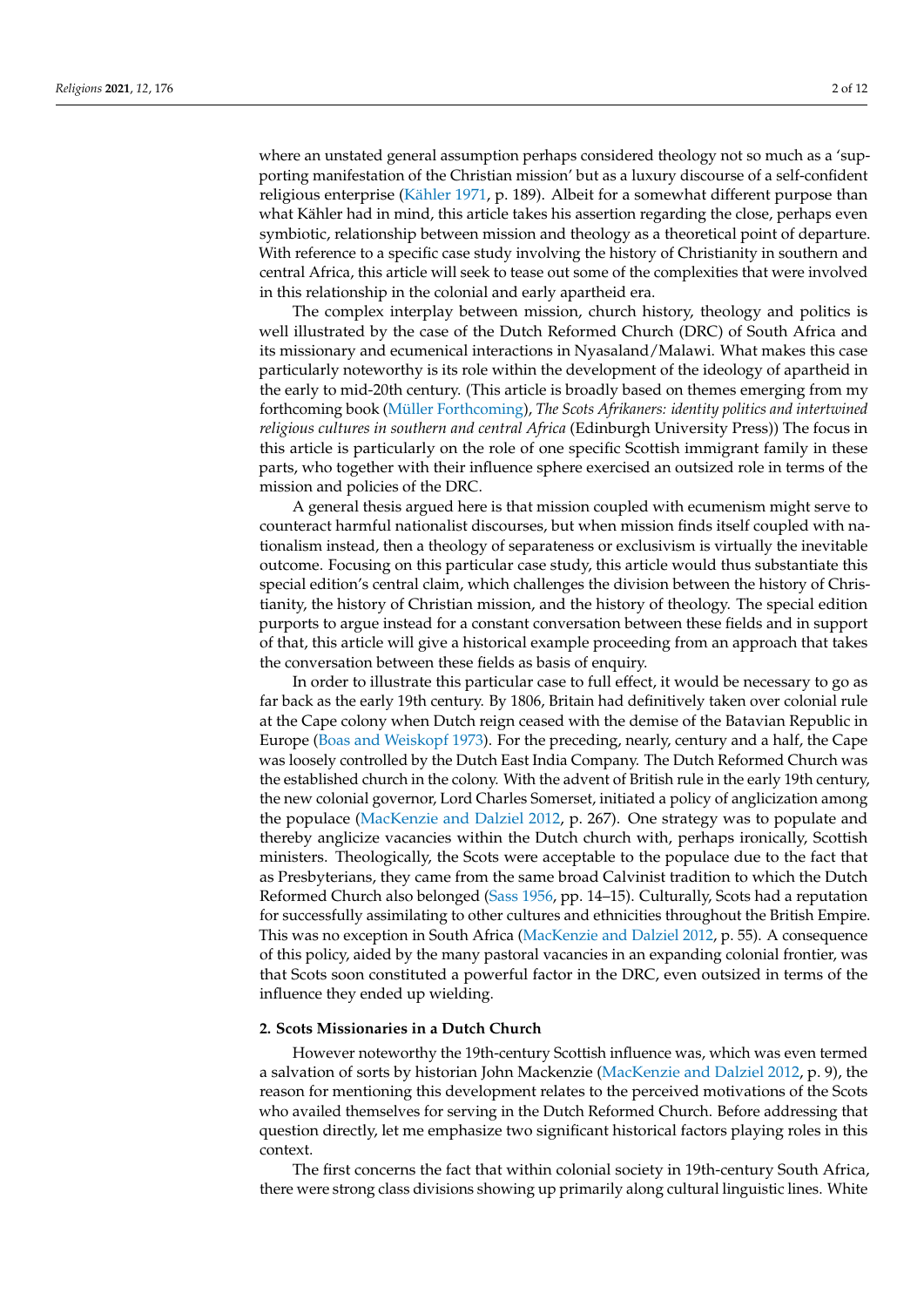'English' colonists whose livelihoods often revolved around mercantile, governmental or missionary interests tended to belong to rather different educational and societal strata than the rural Dutch farmers. The former tended to view the latter in a stereotypically negative light [\(Johns](#page-11-3) [2013\)](#page-11-3). The Dutch were generally poorly educated landholders with a vested interest in the maintenance of slavery as an institution, whilst the former, exemplified by someone like Dr John Philip, the local superintendent of the London Missionary Society, tended much more strongly towards abolitionist ideals [\(MacKenzie and Dalziel](#page-11-1) [2012,](#page-11-1) pp. 76–77). This is not to suggest that all of the British colonists were abolitionists or much interested in the lot of the indigenous population, generally. To the contrary, as was typical of colonial societies overall, the indigenous Africans, in this case, remained distinctly other from the colonial point of view. Racism rather than equalization was the order of the day. There would likely be nothing surprising about this assertion to any informed reader. Colonial societies thrived on inequality virtually by definition. However, one aspect that complexified the South African case is the fact that within the colonist population there existed from early on these rather stark divisions between the 'English' and 'Dutch' sectors. In fact, in important and seditious ways, the Dutch were evaluated as on a comparable level as the indigenous Africans from the point of view of the British who maintained the political and economic power in most of Southern Africa during the 19th century [\(Coetzee](#page-10-2) [1988,](#page-10-2) p. 30; [Lester](#page-11-4) [2001,](#page-11-4) p. 16).

The second factor to mention, then, concerns the fact that most of the early Scots to become ministers in the DRC were either former missionaries of the LMS in South Africa [\(Anonymous](#page-10-3) [1990;](#page-10-3) [Sass](#page-11-2) [1956,](#page-11-2) p. 20) or they were aspirant missionaries seeking their first call after having completed ministerial training in Scotland [\(Anonymous](#page-10-3) [1990;](#page-10-3) [Theal](#page-11-5) [1898,](#page-11-5) pp. 116–17). The best-known name among the candidates directly recruited from Scotland is that of Andrew Murray. This name is famous because his son and namesake would become a bestselling evangelical writer and a noteworthy promoter of Christian mission. However, the senior Andrew, originating from Aberdeen in Scotland, had been keenly interested in mission himself. He had contemplated various possible destinations around the world for living out this vocation, eventually rejected a call to Newfoundland, and then accepted the opportunity to move to South Africa to serve in the Dutch Reformed Church, which became his lifelong adopted home and church [\(Neethling](#page-11-6) [1909,](#page-11-6) p. 7ff; [Aschman](#page-10-4) [1972,](#page-10-4) p. 40). At his pastorate in the Karoo settlement of Graaff Reinet, Murray maintained and fostered a strong missionary identity. The parsonage would become a welcoming lodge for traveling missionaries belonging to, for example, the LMS and the Paris Evangelical Missionary Society. Figures such as Livingstone, Moffat, Casalis and Arbousset, to name just a few, stayed over on occasion and mingled with the Murray family [\(Neethling](#page-11-6) [1909,](#page-11-6) p. 15). Murray himself was known for having abolitionary views and he had a strong interest in the salvation and wellbeing of the indigenous population [\(](#page-10-4) [Aschman](#page-10-4) [1972,](#page-10-4) p. 40; cf. [Neethling](#page-11-6) [1909,](#page-11-6) p. 34). Yet, what is really of interest is that he, and other Scottish ministerial recruits, possibly also understood the Dutch population, which made up the majority of the church membership in the DRC, to be subjects in need of missionary intervention, or at least evangelical persuasion. At any rate, the Scots ministers disagreed with their congregants on a number of crucial matters, most notably regarding the issue of slavery and the question of obedience to the laws of the British colonial government. When a proportion of the Dutch population, who would later in the 19th century increasingly identify themselves as Afrikaners, decided to migrate north and eastwards, in order to escape the strictures of imperial legislation, this created much tension with their Scottish pastors and the DRC official structures [\(Dreyer](#page-10-5) [1929,](#page-10-5) p. 6). The church opposed the migration, but once it became clear that there was no chance of luring their recalcitrant flock back to the confines of the colony, the Scottish ministers again adopted a missionary approach and paid visits to these migrants and their eventual descendants through evangelistic tours crisscrossing the interior of what would eventually become Boer Republics [\(Dreyer](#page-10-6) [1899,](#page-10-6) p. 48; *[De Kerkbode](#page-10-7)* [1927,](#page-10-7) March 30, p. 432), before these were finally incorporated into the Union of South Africa in 1910 as part of the British Empire.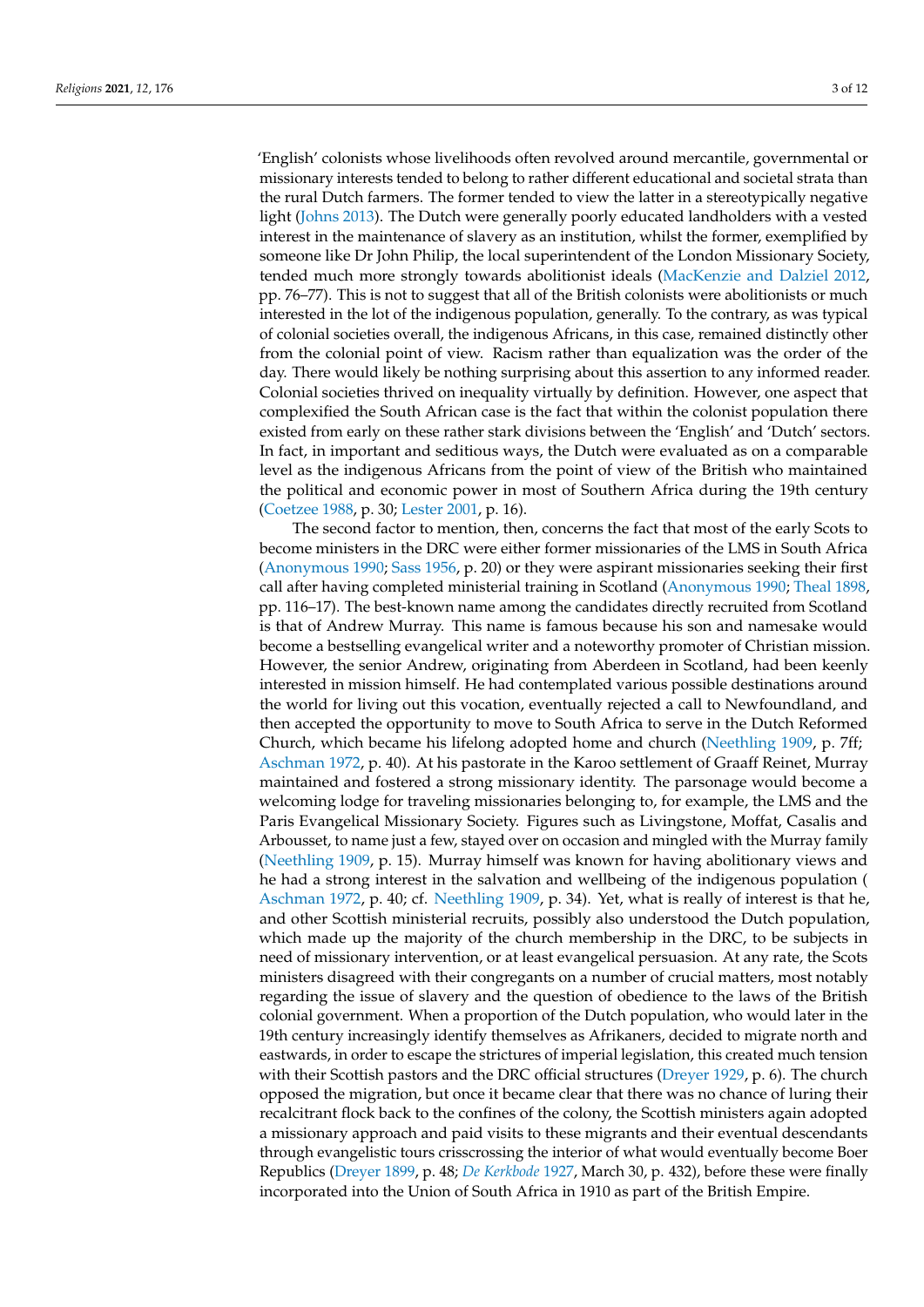# **3. Missionary Interests and the Germination of Apartheid**

The well-known Andrew Murray Jr, second son of the abovementioned Andrew Murray from Aberdeen, after completing his ministerial training, was inducted at his first pastorate, located in the center of this northern territory. This was in the town of Bloemfontein [\(Du Plessis](#page-10-8) [1919,](#page-10-8) p. 77), which at the time was the northernmost parish of the DRC in what was then the Orange River Sovereignty, a territory loosely administered by the British for less than a decade, until it was relinquished by the Empire in 1854. This was much to the consternation of Andrew Murray who subsequently availed himself to be part of a two-man protest mission to the British parliament against the imperial withdrawal (Ibid, p. 152). Ultimately, this mission to England that Murray undertook in the company of one other delegate on behalf of the pro-imperial party in Bloemfontein was unsuccessful. The Orange River Sovereignty was abandoned and duly transformed into the Boer controlled Orange Free State (Ibid, pp. 155–56). Shortly thereafter, Murray resigned his pastoral position in Bloemfontein in order to take up a pastorate in Worcester, a town in the still British controlled Cape Colony.

However, during the years Murray spent in Bloemfontein, he used the opportunity to undertake several lengthy evangelistic tours to the Boer controlled Transvaal, an area to the north of the Orange River Sovereignty [\(Hopkins](#page-10-9) [1972,](#page-10-9) p. 730; [Gerdener](#page-10-10) [1934,](#page-10-10) pp. 49–52). These tours, involving much preaching and sometimes other pastoral roles such as officiating at marriages and administering the sacraments, illustrated both his spiritual commitment to the Boer (Afrikaner) people as well as the presumed fact that Murray perhaps like his father and other Scots ministers in the DRC tended to view these Boers as their missionary subjects (See, [Du Plessis](#page-10-8) [1919,](#page-10-8) p. 125). In any other global context, such a case of colonial-era white missionaries evangelizing other white subjects might have been anomalous, and indeed in South Africa, with its exponentially hardened racialized context, this would have been even stranger. However, I am not suggesting that such activities would have been openly acknowledged as part of a missionary enterprise. Mission, at least in as far as it was officially conducted, in most cases consisted of whites evangelizing blacks. Certainly, this was the norm in South Africa. So, the very fact that there might have existed a situation, perhaps best described as a subtext or a hidden discourse, of Scots missionary interested ministers evangelizing white self-avowed Christian Boers might have been perceived as a scandalous situation by the latter, had they been aware of the subtext. To some extent, it is probable that they were indeed cognizant of their implied status as missionary subjects. This would at least explain the occasional incendiary welcome which Boer communities offered to Andrew Murray during his evangelistic tours [\(Du Plessis](#page-10-8) [1919,](#page-10-8) pp. 122–23). It might even help to explain the growing race consciousness among these very same communities as the 19th and early 20th centuries progressed, to the point where apartheid became officially sanctioned as a policy by the DRC. White Afrikaner Christians for the most part wanted to make sure that there could be no question of equalization in the religious setting between them and their black brethren in the Spirit. Was such bigotry perhaps, at least in part, a backlash against their own implicit experience as missionary subjects to their foreign birthed and/or trained ministers, like the Murrays? It is a likely deduction that this was a contributing factor in the development of ecclesiastical apartheid.

I do not have the space here to offer a detailed exposition of the emergence of ecclesiastical apartheid in the DRC, but, given the case of Andrew Murray Sr., above, it might be worth pointing out that this patriarch of the Murray family in South Africa also has the dubious credit of being responsible for introducing a motion at the 1857 synod of the DRC [\(Sass](#page-11-2) [1956,](#page-11-2) pp. 138–39), which has been widely cited for being the first official procedure towards the institutionalization of church-based apartheid, which in turn would eventually serve as a kind of blueprint for the secular policy of apartheid [\(Loff](#page-11-7) [1983;](#page-11-7) [Smit](#page-11-8) [2009,](#page-11-8) p. 461).

In fact, although the above has often served as a convenient shorthand explanation for the emergence of apartheid, the reality is rather more complex. Andrew Murray and his missionary enthused compatriots had been all too aware that there existed strong racial prejudice among their Dutch Afrikaner flock. Hence, when freed slaves and indige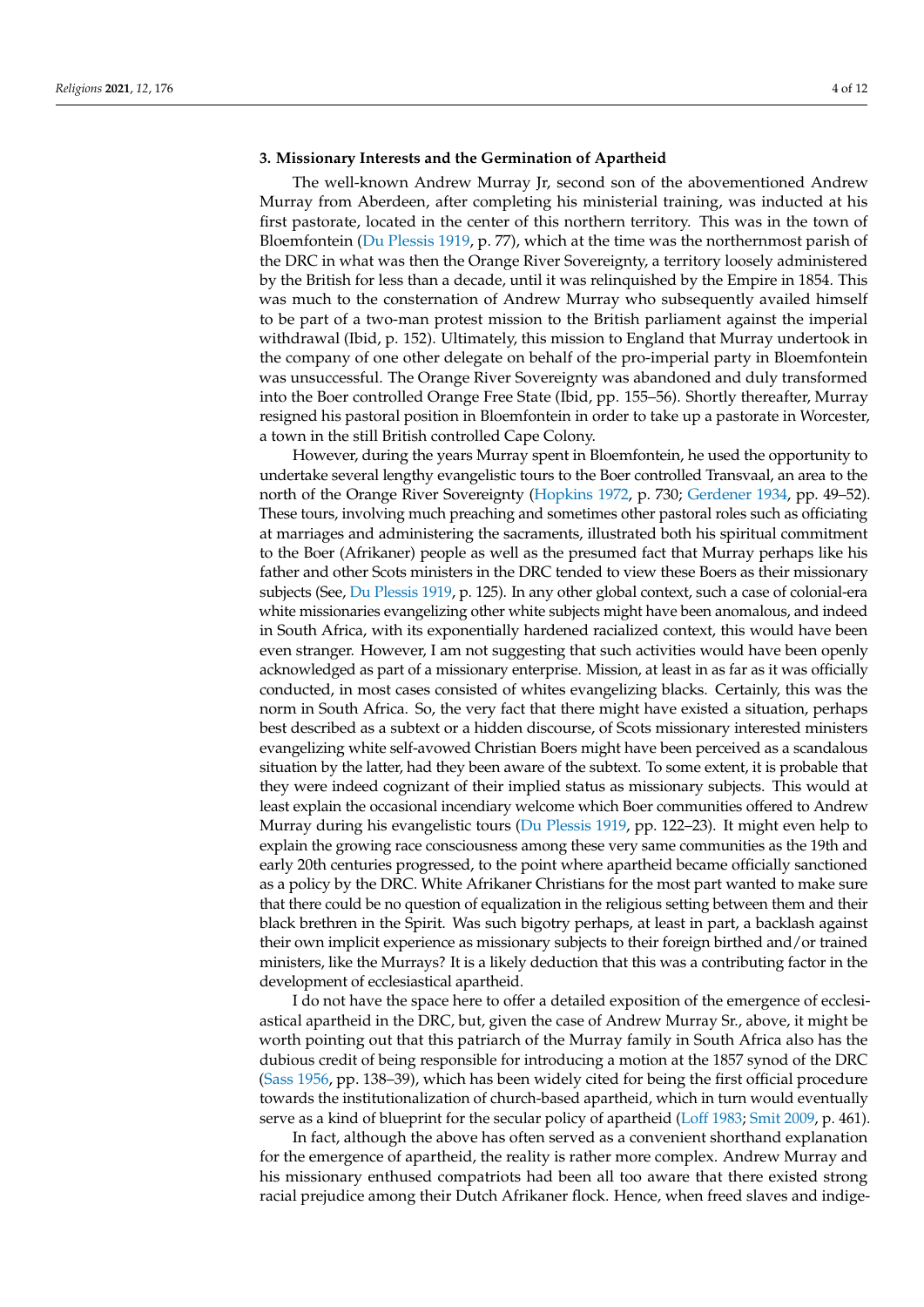nous Africans converted as a result of missionary activities, there developed an increased resistance among the white church membership who tended to view the DRC as 'their' church, i.e., as a Dutch cultural bastion in the African wilderness. Some objected to sharing communion with 'heathen' converts, and in some congregations the very principle of communal worship, which had been accepted as the Christian standard, increasingly came under attack. So, Andrew Murray Sr., apparently fearing a schism in the church after a synodical debate on this contentious issue, tabled the abovementioned motion, accepted by a large majority, which stated unambiguously that although it was scripturally sound and otherwise orthodox for all Christians in a community to be congregated together for worship, if the 'weakness of some' made such an arrangement impossible, then separate church services could be allowed [\(Sass](#page-11-2) [1956,](#page-11-2) pp. 141–42).

With this accommodationist solution, Murray and his missionary minded colleagues must have felt satisfied that they managed to both ensure the continuance of missionary enterprises targeting the black population as well as protecting the DRC from undergoing a schism. Ironically, the measure in fact ended up normalizing racial segregation in the religious setting, with one consequence being that a couple of decades later the Dutch Reformed Mission Church (DRMC) would be founded in 1881, which was a separate ecclesiastical entity for black congregants, but under white supervision and financial control [\(Loff](#page-11-7) [1983,](#page-11-7) p. 22). In this way, the DRC became for all practical purposes a racially segregated church. Furthermore, this paternalistic structure of a DRC 'mother' and a DRMC 'daughter' provided a handy foundation and apparently a Christian sanction for the development of secular political apartheid in the next century [\(Elphick](#page-10-11) [2012,](#page-10-11) p. 222ff).

## **4. Scottish Afrikaners and Scots in Central Africa**

With that, the scene has been set to address the question of the DRC's foreign missionary enterprise, which started in central Africa, Nyasaland (Malawi) to be exact. By the final decades of the 19th century, Andrew Murray Jr. and his pro-missionary peers were able to establish a Ministers Missionary Union that endeavored to fund and support a fledgling missionary enterprise emerging out of their own ranks [\(Du Plessis](#page-10-12) [1924,](#page-10-12) p. 15). As if in illustration of the close-knit nature of this MMU within the context the wider DRC, one could mention the name of the first candidate to avail himself to serve as missionary within the auspices of the MMU. That was Andrew Charles Murray, who was a nephew of Andrew Murray Jr and of course a grandson of the abovementioned Andrew Murray Sr. As a result of negotiations initially started between Andrew Murray Jr and James Stewart of the Free Church of Scotland's Livingstonia Mission in Nyasaland, it was agreed that AC Murray, who arrived there in 1888, would take responsibility for a mission field in the central area of that country [\(Murray](#page-11-9) [1897,](#page-11-9) p. 6ff). Initially, this mission headed up by AC Murray and funded by the MMU continued to fall under the supervision of Livingstonia, until the DRC finally took full responsibility for it more than a decade later. In 1903 it came under the supervision of the DRC's mission commission [\(Murray](#page-11-10) [1931,](#page-11-10) p. 120).

The early 20th century was an auspicious time for South Africa. After their loss to Britain in the South African War (1899–1902), the two Boer republics, the Orange Free State and the Transvaal, became coopted into the Union of South Africa as part of the British Empire. Yet, rather than extinguishing the fire of Afrikaner nationalism, the lost Boer cause fanned its flames to blaze in even wider directions [\(Boje and Pretorius](#page-10-13) [2011,](#page-10-13) pp. 59–72). Cape Afrikaners increasingly beat their drums to the nationalist tune, and the DRC, formerly controlled to a large extent by the Murrays and their Scots compatriots, became much more thoroughly aligned with the emerging Afrikaner nationalist civil religion [\(Moodie](#page-11-11) [1975\)](#page-11-11). One consequence of this developing sense of ethno-national identity was the need to compare and compete with what was perceived as culturally respectable social formations. Hence, the DRC's foreign mission enterprise, formerly virtually a Murray family affair, now became a project of wider interest. During the course of the South African War and in its aftermath impressive numbers of missionary candidates were recruited and many of these received appointments in central Nyasaland [\(Kok](#page-10-14) [1971\)](#page-10-14), where the DRC's Nkhoma mission increasingly asserted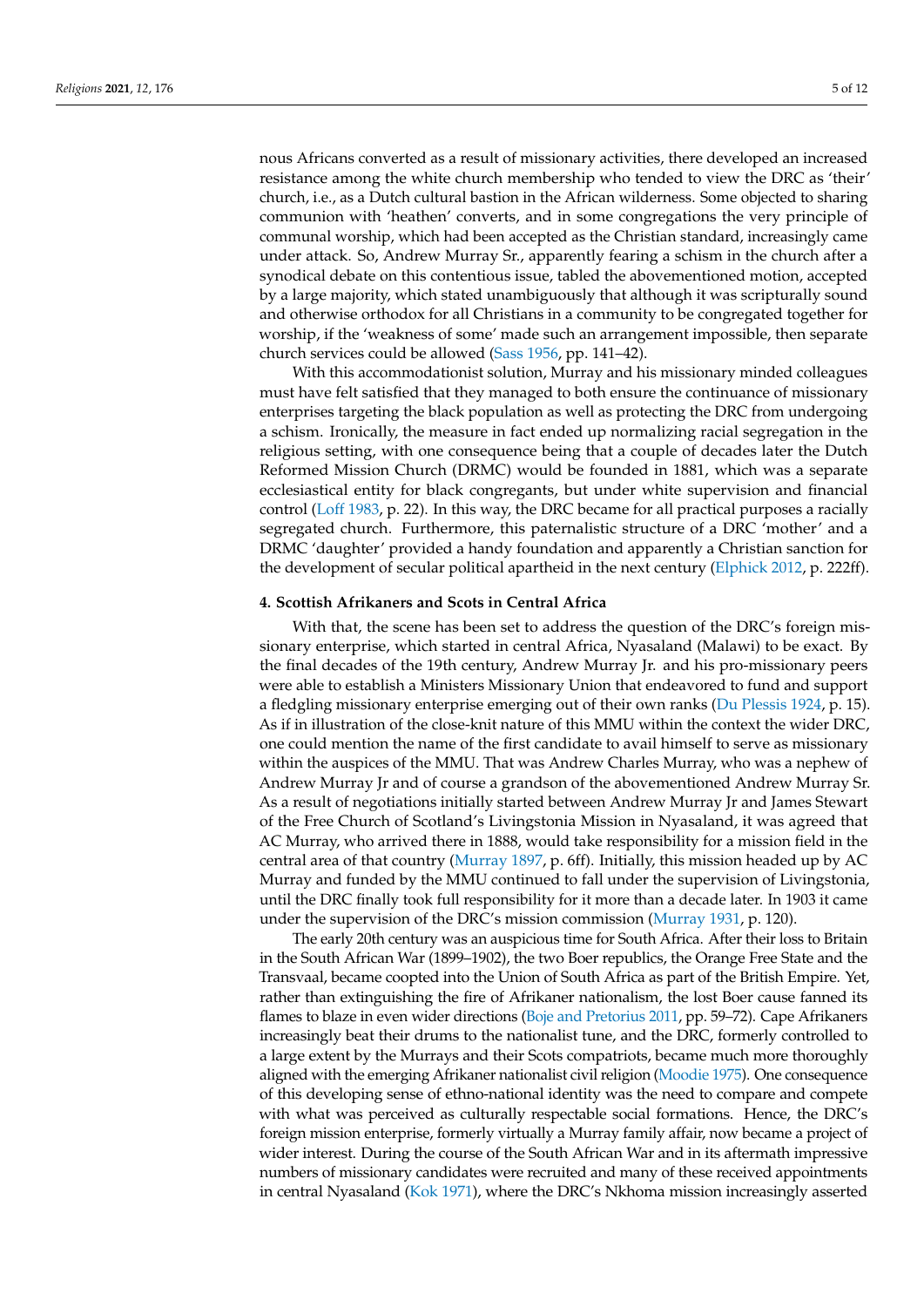itself in distinction from its Scottish partners to the north and south, where the Free Church of Scotland's Livingstonia mission and the Church of Scotland's Blantyre mission respectively operated. Yet, despite this more general influx of DRC missionaries, it is noteworthy that the Murrays and their sphere of influence retained the leadership positions in the mission field [\(Parsons](#page-11-12) [1998,](#page-11-12) p. 26). This occurred even as the DRC back in South Africa steadily moved away from its Scottish-influenced heritage in order to embrace more distinctively Afrikaner nationalist protagonists and ideals [\(Ross](#page-11-13) [1987,](#page-11-13) pp. 201–22).

In Nyasaland, the DRC's Nkhoma mission prided itself on its expanded activities, which included involvement in agriculture, industry, and especially medicine and translation work. Bible translation was one area where the DRC's William Hoppe Murray, cousin of the abovementioned AC Murray, played a leading role in collaboration with representatives of the Scottish Blantyre mission to the south [\(Murray](#page-11-10) [1931,](#page-11-10) p. 28; [Livingstone](#page-11-14) [1931,](#page-11-14) p. 160).

So, to briefly pause before plunging ahead with the narrative, it would by now be clear that mission interest among one sector within the DRC was a factor that variously influenced broader opinions regarding race and separatism within the wider Afrikaner Reformed community. Mission grew both in popularity and controversy, and it would strongly influence theological and ultimately political discourse among the wider DRC in South Africa. Hence, mission was even in this context set to become a mother of sorts to theological developments, to paraphrase the abovementioned Martin Kähler. This would have a direct effect on church and society. Thus, far the central argument of the special edition regarding an ongoing conversation among theological history, mission history, and church history is thus sustained.

#### **5. A Rocky Road towards a Compromised Ecumenism**

With respect to the various activities of the DRC's Nkhoma mission, there existed much cooperation between the two Scots missions and the DRC mission, which was of course itself an offspring of the Scottish Livingstonia mission. Yet, the most important and ultimately most controversial collaborative project was the formation of a countrywide indigenous Reformed/Presbyterian church. Talks concerning the formation of such a church started early in the century between the two Scottish missions and over time the DRC mission became drawn into the discussion. Out of a couple of decades-long deliberation the Church of Central Africa (Presbyterian) (CCAP) was finally born, with the DRC's Nkhoma mission having its churches join those of the two Scottish missions some years after the initial establishment of the CCAP [\(Pauw](#page-11-15) [1980\)](#page-11-15).

The final amalgamation of the Nkhoma mission with the CCAP was a bumpy one despite the general good will and commitment of missionaries on both sides to successfully accomplish this feat of ecumenism. Some tense moments occurred at a 1924 conference at Livingstonia, which was convened for the purpose of nailing down the exact terms of unity. The DRC's delegation consisted of Nkhoma missionaries and local church leaders as well as representatives of their church in South Africa. According to a couple of different sources, proceedings went well until mealtime arrived, when at least one unnamed DRC member discovered to his shock and horror that seating had been so arranged that black and white representatives would eat together, alongside shared tables [\(Retief](#page-11-16) [1948,](#page-11-16) p. 234; [Murray](#page-11-17) [1924a\)](#page-11-17). Such an arrangement allegedly contravened a racial tendency common among many Afrikaners of imposing segregation in social settings particularly where intimate rituals such as meals were concerned. The DRC contingent, or at least some of their prominent members, now balked at the arrangement and although they sat down and ate at their assigned seating spots, the meal was followed by some heated discussions between Scots and Afrikaners with opposing views regarding the correct social decorum surrounding meals for Christians from diverse racial backgrounds. In one reported discussion between W.H. Murray and the Livingstonia missionary, Donald Fraser, accusations of hypocrisy were flung back and forth, because although the latter found the former's attitude regarding racially mixed eating hypocritical, it seems upon further debate it allegedly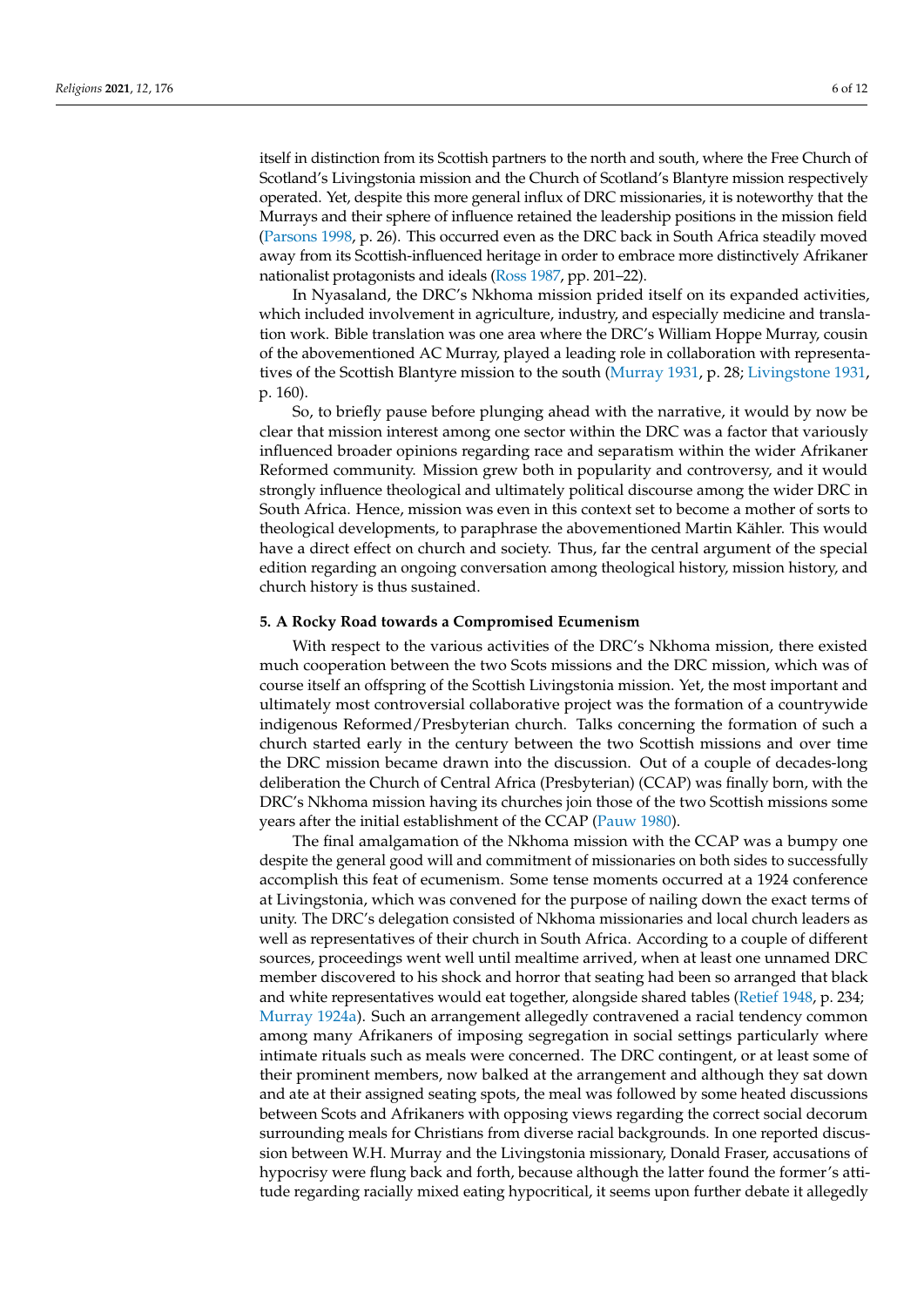emerged that Fraser too had limits to the amount of equalization he would tolerate within his own household. This was specifically when it came to the hypothetical marriage of his daughter to an African, which he allegedly could not countenance. Such was the tone of the discussion according to W.H. Murray's biographer, at least [\(Retief](#page-11-16) [1948,](#page-11-16) p. 234). A.C. Murray, the founder of the DRC's missionary enterprise in Nyasaland/ Malawi, in turn described the mixed eating incident and its aftermath in his diary, and there he mentioned a discussion that he had with Livingstonia missionary, McAlpine, who described the DRC's perspective on the controversy as 'unchristian' [\(Murray](#page-11-18) [1924b\)](#page-11-18).

This has not become a widely published incident, apparently for the reason that A.C. Murray had urged his fellow representatives to not make much of this event when writing home [\(Murray](#page-11-19) [1924c\)](#page-11-19). Murray was evidently worried that the tide of public opinion within the grassroots DRC back in South Africa would turn against church union in Nyasaland once people back there became aware of the racially relaxed norms holding sway among their Scottish missionary partners.

As for the progression of the 1924 conference, it seems the different contingents were able to set their differences aside for the purposes of the mutual goal of church unity, which did occur as a result of decisions at this conference. In fact, if DRC sources are to be believed, their own view prevailed in the sense that the other participants eventually agreed to accommodate the DRC's insistence on segregated eating arrangements for the remainder of the conference. It seems that the DRC's negotiating partners were of the opinion that the DRC's racial prejudice was a lesser evil than the potential derailment of the process of their Nkhoma's synod's amalgamation to the CCAP. Similarly, perhaps following A.C. Murray's plea in favor of cautious reporting, the Nkhoma mission representatives were able to convince their home DRC synod in South Africa to approve their process of joining the CCAP [\(Retief](#page-11-20) [1951,](#page-11-20) pp. 198–206), despite some lingering reservations regarding Scottish 'liberalism' from some in the DRC.

## **6. The Afrikaner Fear of Liberalism**

This fear of Scottish 'liberalism' functioned on two levels. Theologically, the Scots, their missions, and ultimately the CCAP, were suspected of being susceptible to theological modernism. Significantly, the 1924 Livingstonia conference and its aftermath occurred in the context of a rising controversy among the DRC in South Africa that played out as a local variant of the modernist-fundamentalist conflict which erupted in North American protestant churches and on seminary campuses in the 1920s. A number of upcoming DRC theologians had studied at 'fundamentalist' schools in the USA, and from within this group a strong impetus emerged seeking to purge their local DRC in South Africa from its own 'modernist' influences. The target in chief of this pressure group was the Stellenbosch biblical scholar and missiologist, Prof. Johannes du Plessis [\(Erasmus](#page-10-15) [2009,](#page-10-15) p. 332). The Edinburgh educated du Plessis accepted and mildly propagated some of the results of higher criticism in biblical studies, insisting for example that, contrary to the prevailing belief among his DRC peers, that the Pentateuch had not been written by Moses, and that the book of Jonah could not be taken as historically factual (see [Kerksaak](#page-10-16) [1931\)](#page-10-16). Du Plessis, however, was roundly denounced in the South African theological community, primarily by American trained theologians who had studied at 'fundamentalist' seminaries, and also by Dutch trained disciples of Abraham Kuyper. Representatives from both of these groups insisted on a literalist interpretation of scripture and objected to Du Plessis's propagation of higher criticism [\(Coetzee](#page-10-17) [2010,](#page-10-17) p. 170ff).

After a protracted battle in church setting and ultimately in the civil courts, du Plessis had no option but to relinquish his position at the Stellenbosch Seminary. At least, after the Cape High court cleared him from wrongdoing the church had no option but to keep paying for his salary and pension, but he remained barred from returning to his teaching position, meaning that the so-called fundamentalists, or 'propositionalists', as Mieke Holkeboer variously refers to them [\(Holkeboer](#page-10-18) [1995,](#page-10-18) p. 24ff), won the ideological battle even if they had lost the civil case [\(Mouton](#page-11-21) [2009,](#page-11-21) p. 441ff). What makes du Plessis significant in the context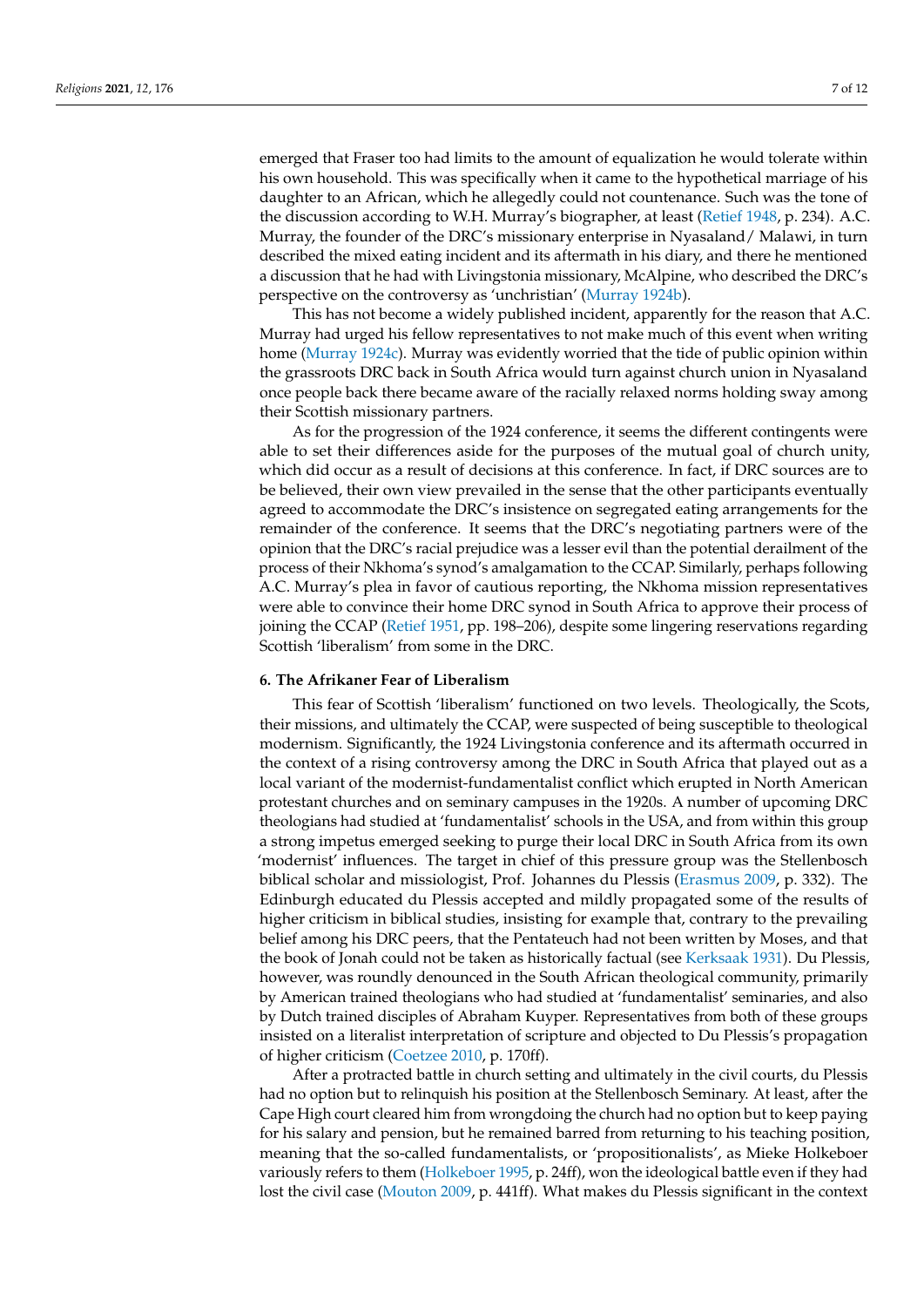of this essay is the fact that he was the abovementioned Andrew Murray Jr's protégé, author of the latter's biography [\(Du Plessis](#page-10-8) [1919\)](#page-10-8), and a leading missiologist in his own right (see [Du Plessis](#page-10-19) [1965\)](#page-10-19). As Holkeboer pointed out in a fine Master's thesis on a related topic, du Plessis never considered himself a theological liberal, but saw himself instead as fully in line with Murray and others who had fought their own court and ecclesiastical battles against a groups of 19th-century Dutch trained 'liberals' in the Cape DRC [\(Holkeboer](#page-10-18) [1995,](#page-10-18) p. 69). Obviously, liberalism, just as fundamentalism or evangelicalism, is a slippery term that meant different things in different contexts. What could be said definitively is that in the context of the DRC of the early 20th century this was not a mantle that any theologian wanted to wear voluntarily. Du Plessis' opponents attempted to paint him as such, and they were remarkably successful among a large proportion of the Afrikaner Reformed population. This was despite the fact that he was a genuine evangelical and missionary leader of note. Du Plessis was a close friend of DRC missionary WH Murray and he was an avid supporter of the Nkhoma mission [\(Erasmus](#page-10-15) [2009,](#page-10-15) pp. 335, 389). This meant that he was well aligned with the Nkhoma mission's collaboration with the Scottish missions and their eventual amalgamation with the CCAP. However, with his ultimate failure to remain in his teaching position, the fundamentalists and Kuyperian neo-Calvinists were in the ascendancy within the theological landscape in the DRC.

When du Plessis lost the struggle, the Nkhoma mission and their participation in the CCAP were in a much more vulnerable position. One of du Plessis' most ardent opponents was a former missionary to West Africa and subsequently the mission secretary of the DRC in the Orange Free State, J.G Strydom [\(Elphick](#page-10-11) [2012,](#page-10-11) p. 226ff). One of the strongest bones of contention for Strydom and those of his ilk was the fact that the CCAP had in its period of formation opted to forego any attempt at extensive doctrinal conformation to typical Reformed creeds, opting instead to keep things simple with a basic statement of Faith that everyone could easily subscribe to [\(Pauw](#page-11-15) [1980,](#page-11-15) p. 274). For Strydom, this statement was far too vague in its proclamation of the extent to which the Bible could be said to be the Word of God. It did not, for example, insist on the doctrine of scriptural inerrancy. This lapse, according to Strydom and his supporters in the DRC in South Africa, was indicative of the liberalism of the Scottish founders of the CCAP, a liberalism to which the Nkhoma mission had now all too readily acceded (Ibid., p. 280).

Furthermore, in the aftermath of the Nkhoma synod's joining up with the CCAP, another DRC mission, this time the *Madzi Moyo* mission in Northern Rhodesia (Zambia), considered the possibility of also amalgamating to this unified church (Ibid.). This was however, unlike the Cape DRC controlled mission of Nkhoma, a mission under the control and sponsorship of the Free State synod of the DRC, where Strydom was the mission secretary. This was probably the start of Strydom's interest in the CCAP, because he subsequently became part of a 1928 delegation by the Free State DRC's synod that toured Nyasaland and the DRC missions and CCAP churches there, in order to inspect the situation regarding (un)orthodoxies of varying kind. According to authoritative sources he was deeply shocked at the level of social mixing between Africans and white missionaries he encountered in that country, and this played a major role in his subsequent opposition to DRC participation in the CCAP (Ibid.). Strydom, it should also be pointed out at this point, was an Afrikaner nationalist and a noted early proponent of apartheid as a policy not only in church but also in South African society at large. He, for example, wrote at an early stage to DF Malan, the nationalist politician who would initiate apartheid as government policy when he became prime minister in 1948, to adopt a stricter policy of total separation than even Malan could countenance at the time [\(Badenhorst](#page-10-20) [1981,](#page-10-20) p. 150). It is a certain fact that much of the proverbial blueprint for apartheid as a policy of state was originally adapted from hardline DRC missionary policies, and Strydom himself played no small part in that as the above interaction with Malan would indicate. Increasingly, in South Africa as the 20th century unfolded, Strydom and his perspective of total racial separation became more and more normative in Afrikaner churches and in society until it all became formalized with the official institutionalization of apartheid in 1948.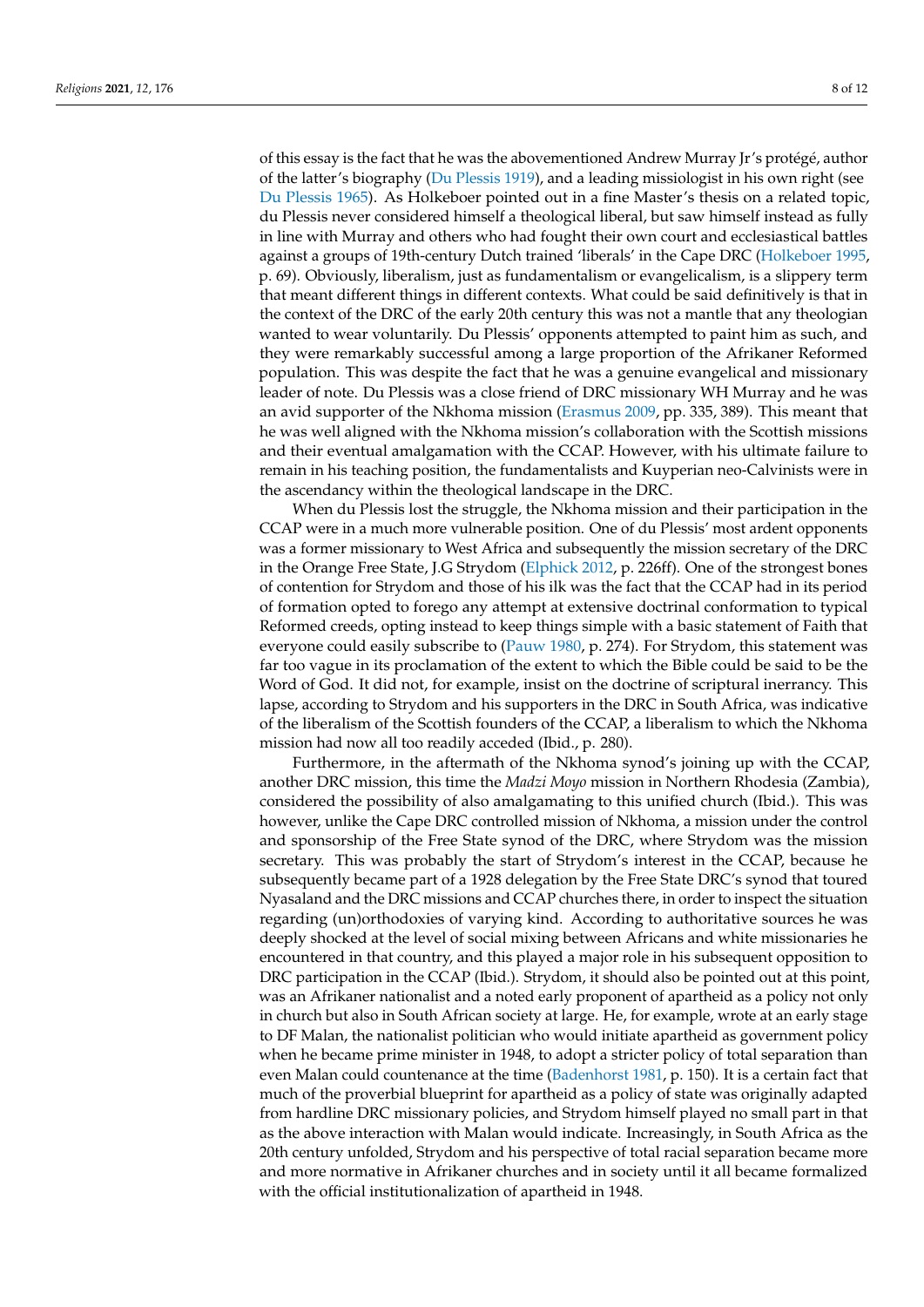## **7. When Racial and Doctrinal Heterodoxy Align**

The tension between the nationalist, separatist views of Strydom, on the one hand, and the ecumenicity of the Nkhoma mission, on the other, became highlighted in a series of articles published in 1940 in the official DRC paper, *Die Kerkbode*, featuring something of a debate regarding the orthodoxy/heterodoxy of the CCAP (*[Die Kerkbode](#page-10-21)* [1940a,](#page-10-21) [1940b,](#page-10-22) [1940c\)](#page-10-23). This was really a back and forth between Nkhoma missionary, J.A. Retief, on the one side, and Strydom, on the other. It was set off by what for all intents and purposes seemed like a fairly innocuous article by the Nkhoma missionary in which Retief explained to the general readership of *Die Kerkbode* in South Africa the nature of the relationship between church and mission in Nyasaland and especially emphasizing the benefits of church union in the form of the CCAP. To this, Strydom immediately penned a response wherein he lodged a number of complaints against the CCAP and in the process contradicted every argument advanced by his colleague, Retief, in defense of church union. To Strydom, there were clear and irreconcilable differences between the DRC and the Scottish churches involved in the CCAP, so much so that the very foundations of the church unity project were extremely shaky. While the DRC in Strydom's view was Reformed and orthodox, the Scottish churches and missions were characterized by liberalism which according to Strydom's perspective was apparently just another word for heterodoxy. Moreover, unlike the Scots, who had the opposite policy, the DRC, according to Strydom's view was characterized by "*total social apartheid* between whites and colored races of Africa" [transl.; his italics] (*[Die Kerkbode](#page-10-22)* [1940b\)](#page-10-22).

#### **8. Conclusions**

It is perhaps ironic that Strydom's view, which would steadily become the mainstream view in South Africa's DRC, would posit the twin orthodoxies of Reformed Calvinism and 'total social apartheid' as equally non-negotiable. In hindsight it is a combination of ideologies that would make many Reformed Calvinists in South Africa and indeed elsewhere cringe to say the least. It was a view that explicitly placed ethnic nationalism on a par with religious orthodoxy, which in fact refused to countenance any separation between the two themes. Strydom was just one notable proponent of this perspective in Afrikaner history. Nonetheless, with these types of notions he became one of the early instigators of an alternative theology of apartheid, which in turn became a predominant hermeneutical lens through which a generation of Afrikaner nationalist theologians and ministers would interpret scripture in South Africa. It was a strange development to be sure, but perhaps also not so unexpected if we consider, for example, the 'alternative facts' underpinning much of the political discourse influencing contemporary evangelicalism, most strikingly in the USA, where a large segment of the evangelical movement has become joined at the proverbial hip with white nationalism [\(Fea](#page-10-24) [2018\)](#page-10-24).

The Nkhoma mission, which had become part of the Nkhoma synod of the CCAP, continued to traverse its own tightrope between the ecumenism their members had opted for and the exclusivist demands of the missionaries' home church, which was also the mission's main funding source. While a leading Nkhoma missionary such as the abovementioned J.A. Retief would vociferously defend the CCAP against the aspersions of J.G. Strydom on the pages of *Die Kerkbode,* it is interesting and revealing that Strydom's basic premise regarding the orthodoxy of 'total social apartheid' would not be disputed by his Nkhoma opponent in this debate. To the contrary, Retief's defense of the CCAP and their Scottish missionary partners proceeded from an argument that Strydom overstated the liberality of social mixing in the CCAP and that the Nkhoma mission was in fact in the process of turning the other missions around to views more reflective of the DRC's position. This was a disingenuous argument, which missionary Retief no doubt hoped would be believable to *Die Kerkbode*'s readership, a readership which broadly shared the views espoused by Strydom and other apartheid apologists, but a readership that would have very little knowledge of what actually went on in the Nyasaland mission field beyond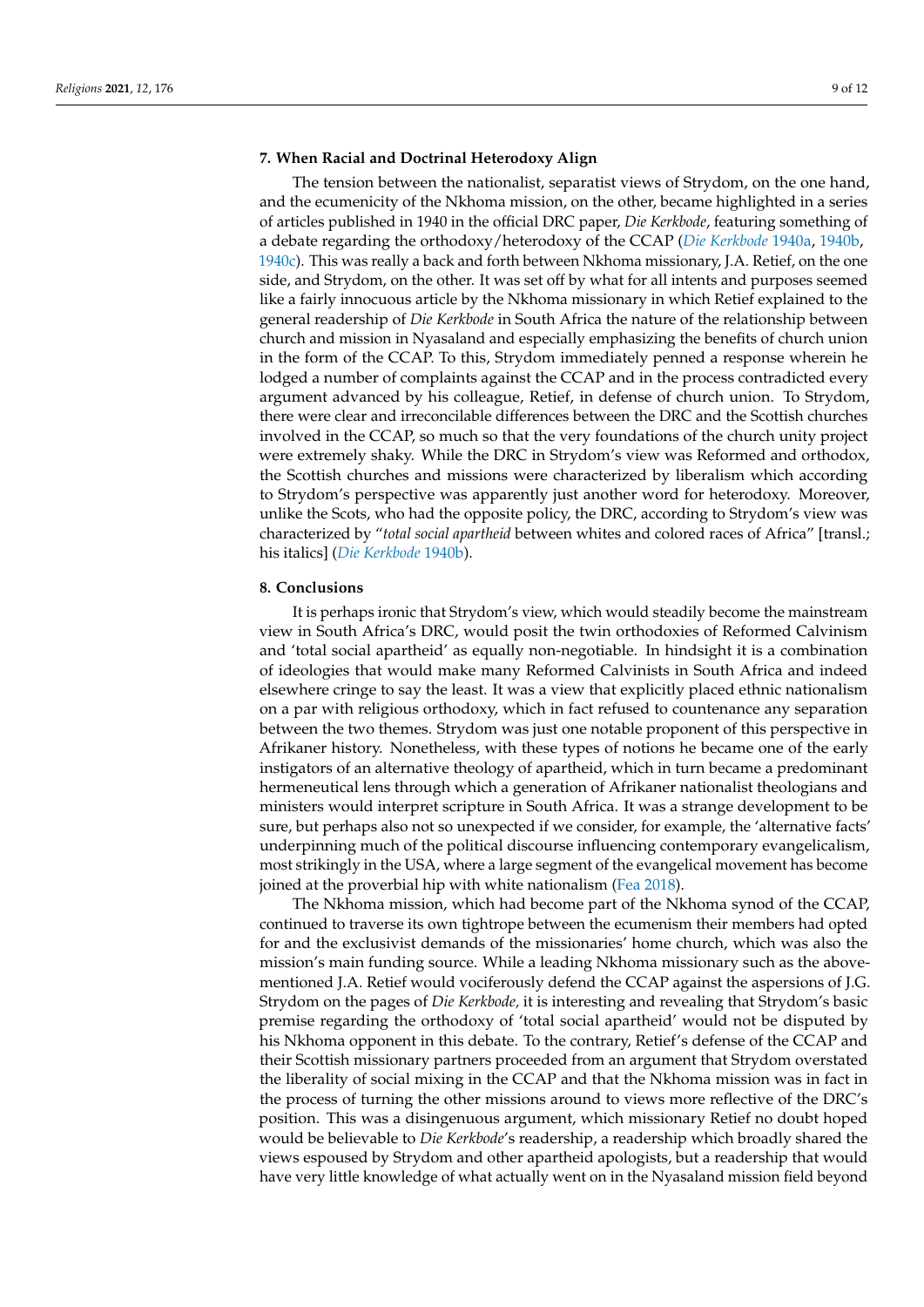what was reported to them through publications such as *Die Kerkbode* and other similar outlets.

The upshot was that Nkhoma managed to maintain its affiliation to the CCAP despite the fact that the DRC in South African plunged ever deeper into apartheid doctrine as the 20th century proceeded. However, it might be fair to say that whereas this mission had formerly been a source of pride to the home church, the Nkhoma missionaries found themselves increasingly marginalized within the prevailing discourse in the DRC of the mid-20th century and beyond. The Nkhoma synod within the CCAP did not remain free from the politics of its sponsoring body. Although 'total social apartheid' was never a realistically enforceable option in a church in a country such as Malawi that was almost entirely comprised of black Africans, the conservative theological views that otherwise prevailed in the DRC of South Africa surely had more of a long-term impact. One example to conclude with is the fact that whereas both Livingstonia and Blantyre synods had over time come to accept the ordination of women in the preaching ministry, the Nkhoma synod continues to resist any such regulation to this day [\(Hofmeyr and Munyenyembe](#page-10-25) [2017,](#page-10-25) pp. 9–12). Women remain barred from ordination to word and sacrament, an historical legacy which is extremely ironic in the light of the fact that the DRC in South Africa had officially changed its own policy regarding this matter, and of course also regarding its former adherence to apartheid, several decades ago already.

This case of the DRC and the CCAP illustrate well how mission, theology, and church history have hung together in constant conversation in these various contexts. While missiologists and proponents of Christian mission might wish for missionary activity to be shown as a positive influence in human history, this particular case study presents a messy picture, which bears out my thesis. On the one hand, this narrative shows how mission when tied to ethnic nationalism might lead to a theology of apartheid. On the other hand, it shows that when mission prioritizes ecumenism it opens the possibility for ideological cracks to appear within a nationalistic armor. Ultimately, the case of the DRC's participation in the CCAP presented the potential for ideological cracks to form but for those to have widened into anything that could significantly threaten the construction of Afrikaner Christian nationalism in South Africa, the cross-infusion of ideas from the CCAP in Malawi to the DRC in South Africa would have had to be stronger than it ultimately was. In the end, the larger, wealthier church, the DRC, in the more powerful country, South Africa, were able to shrug off any such challenge from its periphery. For most of this intertwined history, influence seemed to move more decisively in only one direction, from South Africa to Malawi, rather than the other way around. As such this presents itself perhaps as a kind of microcosm of North–South relations on a global scale, despite apartheid South Africa, being geographically to the south of Malawi, in this case representing the ideological North. Yet, we know that potentiality could easily be turned into actuality, and hence the threat of a periphery to the ideological walls of a center should not be underestimated even if, as in this individual historical case, there are no obvious, overt successes to show for how peripheral developments might have overturned perceptions back in the center.

Within the broader frame of the special edition, this case study illustrated initially how mission interest and eventually missionary activities influenced the trajectory of the DRC's history in South Africa in various ways. Then it showed how an emergent theological history within the DRC, a theological history based on narrow confessionalism and Christian nationalism ended up influencing the church's missionary movement to the point where it nearly derailed an ecumenical venture involving the Scottish missions in Malawi. Finally, it was pointed out how this theological history emerging from South Africa continues to influence church policies in the CCAP of Malawi in insidious ways.

Let me conclude by stating that case studies such as this one might offer a lens through which the constant conversation between church history, mission history, and theological history might be studied. Furthermore, if one takes this ongoing conversation as a premise, as I have done here, then it might illuminate a well-trodden history, in this case the history of apartheid and the Dutch Reformed Church's involvement in it, in new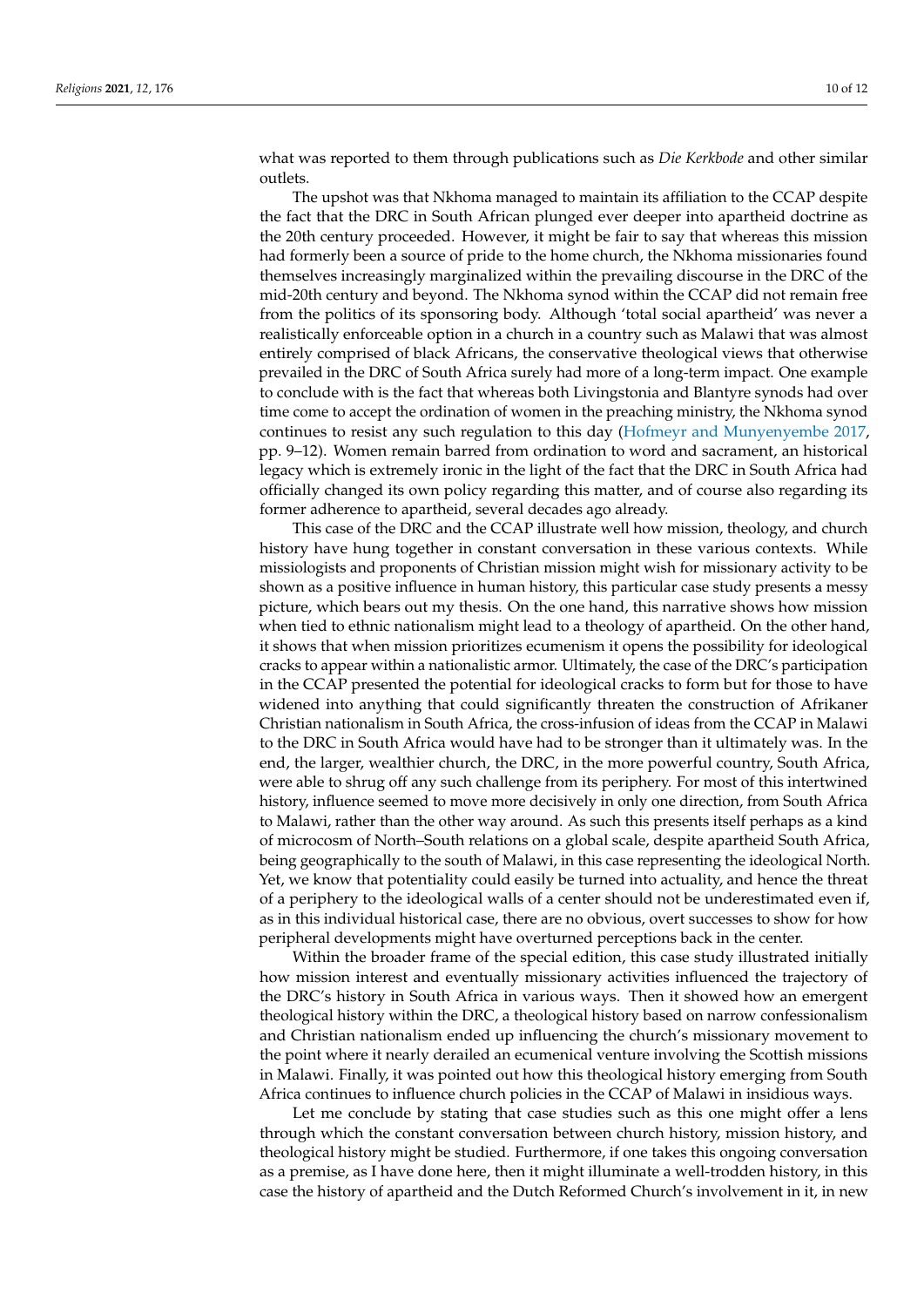and even unexpected ways. Mission, in this case, is revealed not so much as a mother to theology, but as being in constant symbiotic relationship with theology, creating thereby a powerful synthesis that could decisively shape church and society.

**Funding:** The research received no external funding.

**Institutional Review Board Statement:** Not applicable.

**Informed Consent Statement:** Not applicable.

**Conflicts of Interest:** The author declares no conflict of interest.

### **Abbreviations**

CCAP Church of Central Africa (Presbyterian)

DRC Dutch Reformed Church

DRMC Dutch Reformed Mission Church

- LMS London Missionary Society
- MMU Ministers Missionary Union

# **References**

<span id="page-10-3"></span>Anonymous. 1990. George Thom (1789–1842): Scottish Pioneer in South Africa. *The Banner of Truth*. Available online: [https:](https://www.christianstudylibrary.org/article/george-thom-1789-1842-scottish-pioneer-south-africa) [//www.christianstudylibrary.org/article/george-thom-1789-1842-scottish-pioneer-south-africa](https://www.christianstudylibrary.org/article/george-thom-1789-1842-scottish-pioneer-south-africa) (accessed on 8 March 2021).

<span id="page-10-4"></span>Aschman, George. 1972. The Gathering of the Murray Clan. *Sunday Times Colour Magazine*, June 25.

<span id="page-10-20"></span>Badenhorst, C. L. 1981. *Dienskneg*. Koffiefontein: C. L. Badenhorst.

- <span id="page-10-1"></span>Boas, Jack, and Michael Weiskopf. 1973. The Activities of the London Missionary Society in South Africa, 1806–1836: An Assessment. *African Studies Review* 16: 417–36. [\[CrossRef\]](http://doi.org/10.2307/523513)
- <span id="page-10-13"></span>Boje, John, and Fransjohan Pretorius. 2011. Kent gij dat volk: The Anglo-Boer War and Afrikaner identity in postmodern perspective. *Historia* 56: 59–72.
- <span id="page-10-2"></span>Coetzee, John M. 1988. *White Writing: On the Culture of Letters in South Africa*. New Haven: Yale University Press.
- <span id="page-10-17"></span>Coetzee, Murray Hermanus. 2010. *Die 'Kritiese Stem' teen Apartheidsteologie in die Ned Geref Kerk (1905–1974): 'n Analise van die Bydraes van Ben Marais en Beyers Naudé*. Wellington: BybelMedia.

<span id="page-10-7"></span>*De Kerkbode*. 1927. *De Kerkbode*, March 30.

<span id="page-10-21"></span>*Die Kerkbode*. 1940a. *Die Kerkbode*, July 10.

<span id="page-10-22"></span>*Die Kerkbode*. 1940b. *Die Kerkbode*, August 7.

<span id="page-10-23"></span>*Die Kerkbode*. 1940c. *Die Kerkbode*, September 25.

<span id="page-10-5"></span>Dreyer, Andries. 1929. *Die Kaapse kerk en die Groot Trek*. Kaapstad: Van de Sandt de Villiers en Co.

<span id="page-10-6"></span>Dreyer, Andries. 1899. *Geschiedenis van de Gemeente Swellendam*. Kaapstad: Taylor en Snashall.

- <span id="page-10-12"></span>Du Plessis, Johannes. 1924. Een Eeuw van Zendingarbeid. Haar Onstaan, de Ontwikkeling en de Bloei van ons Zendingwerk. *De Koningsbode*, December.
- <span id="page-10-8"></span>Du Plessis, Johannes. 1919. *The Life of Andrew Murray of South Africa*. London: Marshall Brothers.
- <span id="page-10-19"></span>Du Plessis, Johannes. 1965. *A History of Christian Missions in South Africa*. Cape Town: C. Struik.
- <span id="page-10-11"></span>Elphick, Richard. 2012. *The Equality of Believers: Protestant Missionaries and the Racial Politics of South Africa*. Charlottesville: University of Virginia Press.
- <span id="page-10-15"></span>Erasmus, Abraham Stefanus. 2009. *Prof. Johannes du Plessis 1868–1935: Baanbreker, Verbreker van Die Gereformeerde Geloof*. Bloemfontein: UV Teologiese Studies.
- <span id="page-10-24"></span>Fea, John. 2018. *Believe Me: The Evangelical Road to Donald Trump*. Grand Rapids: Eerdmans.
- <span id="page-10-10"></span>Gerdener, Gustav Bernhard Augustus. 1934. *Geskiedenis van die Ned. Geref. Kerke in Natal, Vrystaat en Transvaal*. Kaapstad: S.A. Bybelvereniging.
- <span id="page-10-25"></span>Hofmeyr, Johannes Wynand, and Rhodian Munyenyembe. 2017. When ecclesiastical unity is pursued but not realised: Synodical independency and denominational pluralism within the Church of Central Africa Presbyterian (CCAP). *Studia Historiae Ecclesiasticae* 43: 1–27.
- <span id="page-10-18"></span>Holkeboer, Mieke. 1995. Before the Pool of Narcissus: The Nederduitse Gereformeerde Kerk's Journey to Confessional Orthodoxy and Isolation through the Lense of Doctrine. Unpublished thesis, University of Cape Town, Cape Town, South Africa.
- <span id="page-10-9"></span>Hopkins, Henry Charles. 1972. Drie Geslagte Murrays. *Die Kerkbode*, June 7.
- <span id="page-10-0"></span>Kähler, M. 1971. *Schriften zu Christologie und Mission*. München: Chr. Kaiser Verlag.
- <span id="page-10-16"></span>Kerksaak. 1931. *Die Kerksaak tussen prof. J. du Plessis en die Ned. Geref. Kerk in Suid-Afrika: 'n Woordelikse Verslag van die Verrigtinge, met die Uitspraak, in die Hooggeregshof, Kaapstad, November–Desember 1931*. Kaapstad: Nasionale Pers, Beperk.
- <span id="page-10-14"></span>Kok, J. W. 1971. *Sonderlinge vrug; die invloed van die Tweede Vryheidsoorlog op die sendingaksie van die Nederduitse Gereformeerde Kerk in Suid-Afrika*. Pretoria: N.G. Kerkboekhandel.